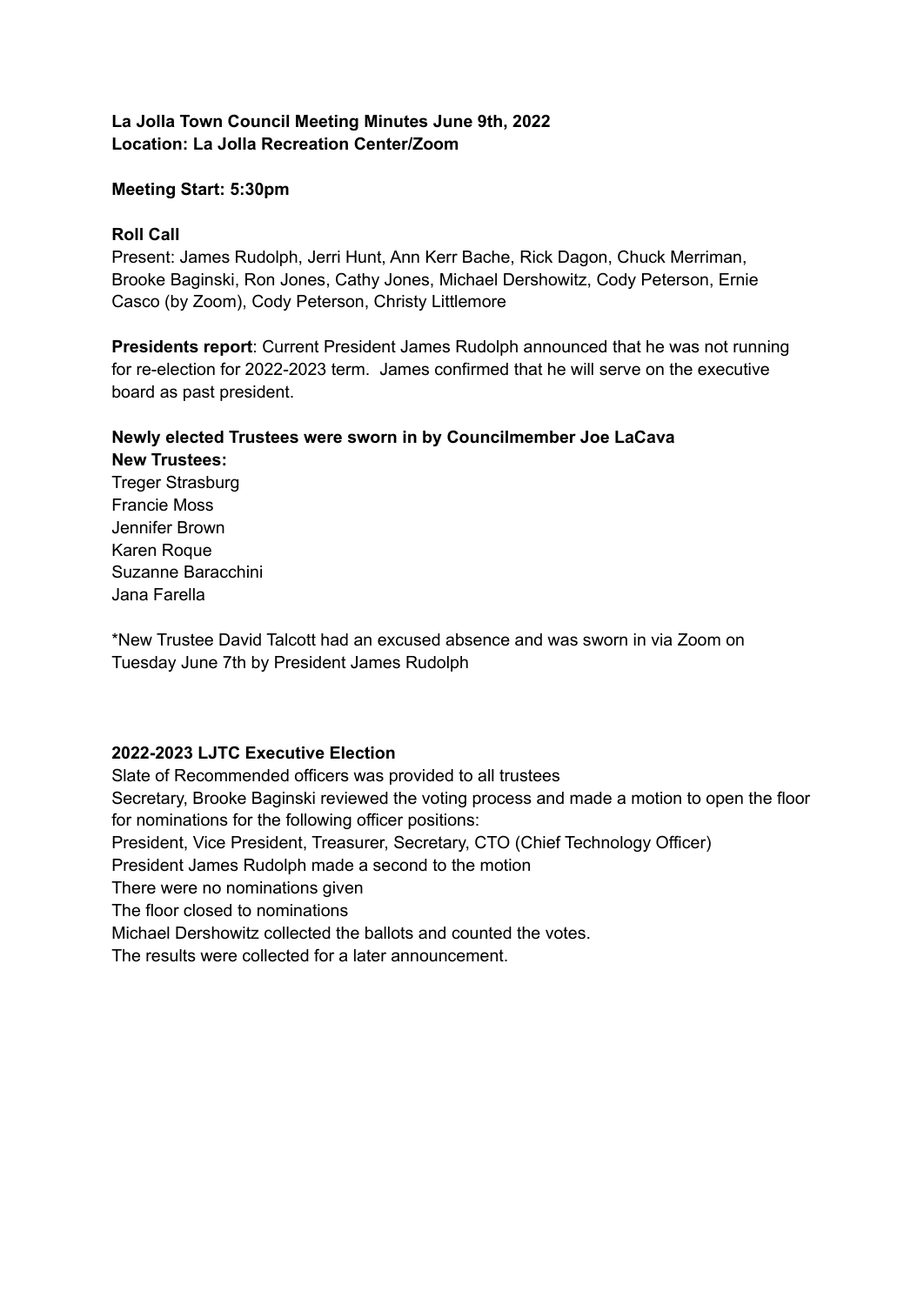### **Community Update on Public Safety Updates**

### **SDPD LT Brian Rivera and Jessica Thrift**

Lt someone filling in for Rick Aguilar and who is overseeing all cases for the northern division. Update on home burglaries ran by Chilean crime group who performs surveillance late afternoon.

# **Genevieve Jones Wright and Christie Hill With CPAT: Coalition for Police Accountability and Transparency Presentation: Preventing Over Policing through Equitable Community Treatment**

#### **Chuck Merriman made a motion:**

I make a motion of the LJTC to send a letter to Councilmember Lavaca's office that we as an organization do not support the Protect Act in its current form and ask for other alternatives or research to be conducted rather then taking up the Protect ACT for the city of San Diego for the continued protection from our law enforcement for all citizens of San Diego.

#### **Christy Littlemore debated Chucks motion with a counter motion:**

Delay Chuck's motion because there wasn't a discussion/debate from both parties at same meeting at the same time.

Yes: Do not have enough info No: we have at this point enough information to vote

**Vote**

Yes: 6 No: 9

### **Chuck made the motion again:**

I make a motion of the LJTC to send a letter to Councilmember Lavaca's office that we as an organization do not support the Protect Act in its current form and ask for other alternatives or research to be conducted rather then taking up the Protect ACT for the city of San Diego for the continued protection from our law enforcement for all citizens of San Diego. *Suzanne Baracchini 2nd*

**Vote:** Yes: 9 No: 6